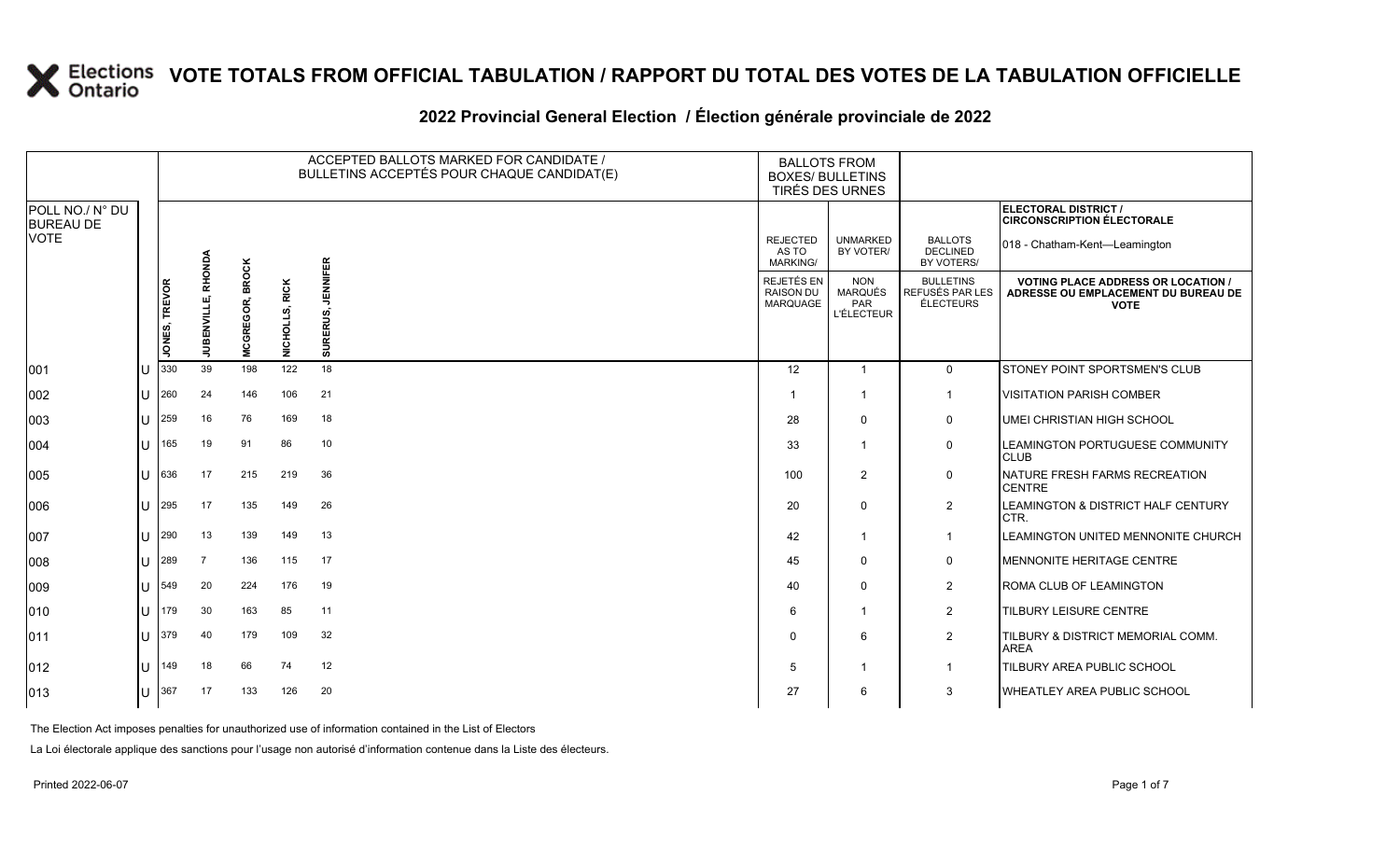## **2022 Provincial General Election / Élection générale provinciale de 2022**

|                                     |     |                      |             |                                | ACCEPTED BALLOTS MARKED FOR CANDIDATE /<br>BULLETINS ACCEPTÉS POUR CHAQUE CANDIDAT(E) | <b>BALLOTS FROM</b><br><b>BOXES/ BULLETINS</b><br>TIRÉS DES URNES |                                            |                                                          |                                                  |                                                                                                 |
|-------------------------------------|-----|----------------------|-------------|--------------------------------|---------------------------------------------------------------------------------------|-------------------------------------------------------------------|--------------------------------------------|----------------------------------------------------------|--------------------------------------------------|-------------------------------------------------------------------------------------------------|
| POLL NO./ N° DU<br><b>BUREAU DE</b> |     |                      |             |                                |                                                                                       |                                                                   |                                            |                                                          |                                                  | <b>ELECTORAL DISTRICT /</b><br><b>CIRCONSCRIPTION ÉLECTORALE</b>                                |
| <b>VOTE</b>                         |     |                      | RHONDA      |                                |                                                                                       |                                                                   | <b>REJECTED</b><br>AS TO<br>MARKING/       | <b>UNMARKED</b><br>BY VOTER/                             | <b>BALLOTS</b><br><b>DECLINED</b><br>BY VOTERS/  | 018 - Chatham-Kent-Leamington                                                                   |
|                                     |     | <b>JONES, TREVOR</b> | JUBENVILLE, | <b>BROCK</b><br>REGOR,<br>MCGI | <b>RICK</b><br>ທ່<br><b>NICHOL</b>                                                    | <b>JENNIFER</b><br>定<br>而<br>SURI                                 | REJETÉS EN<br>RAISON DU<br><b>MARQUAGE</b> | <b>NON</b><br><b>MARQUÉS</b><br>PAR<br><b>L'ÉLECTEUR</b> | <b>BULLETINS</b><br>REFUSÉS PAR LES<br>ÉLECTEURS | <b>VOTING PLACE ADDRESS OR LOCATION /</b><br>ADRESSE OU EMPLACEMENT DU BUREAU DE<br><b>VOTE</b> |
| 014                                 | IU  | 370                  | 13          | 121                            | 143                                                                                   | 18                                                                | 5                                          | $\overline{4}$                                           | $\mathbf{0}$                                     | <b>WHEATLEY UNITED CHURCH</b>                                                                   |
| 015                                 | lU. | 70                   | 12          | 33                             | 28                                                                                    | $\overline{4}$                                                    | 7                                          | $\mathbf 0$                                              | $\mathsf{O}$                                     | MAPLE CITY BILLIARDS                                                                            |
| 016                                 | Ш   | 235                  | 29          | 105                            | 90                                                                                    | 18                                                                | 12                                         | $\overline{2}$                                           | $\mathbf 0$                                      | MERLIN AREA PUBLIC SCHOOL                                                                       |
| 017                                 | IU  | 48                   | 13          | 54                             | 18                                                                                    | $\overline{7}$                                                    | $\Omega$                                   | $\mathbf 0$                                              | $\mathbf 1$                                      | <b>BUXTON NATIONAL HISTORIC MUSEUM</b>                                                          |
| 018                                 | Ш   | 342                  | 12          | 297                            | 60                                                                                    | 24                                                                | 27                                         | $\overline{4}$                                           | 4                                                | <b>ST. ANGELA MERICI CATHOLIC SCHOOL</b>                                                        |
| 019                                 | Ш   | 519                  | 84          | 538                            | 188                                                                                   | 45                                                                | 19                                         | $\overline{2}$                                           | 6                                                | <b>TECUMSEH PUBLIC SCHOOL</b>                                                                   |
| 020                                 | IU  | 72                   | 6           | 51                             | 20                                                                                    | 3                                                                 | 12                                         | 34                                                       | 0                                                | <b>TRILLIUM VILLAGE</b>                                                                         |
| 021                                 | IU  | 159                  | 32          | 170                            | 63                                                                                    | 18                                                                | 17                                         | $\Omega$                                                 | $\overline{1}$                                   | CHATHAM-KENT Y.M.C.A.                                                                           |
| 022                                 | Ш   | 42                   | 7           | 28                             | 13                                                                                    | 8                                                                 | 9                                          | $\mathbf 0$                                              | 0                                                | <b>THAMES TOWERS APARTMENTS WEST</b>                                                            |
| 023                                 | ΙU  | 331                  | 35          | 287                            | 92                                                                                    | 28                                                                | 14                                         | 6                                                        | 2                                                | <b>SALVATION ARMY - CHATHAM-KENT</b>                                                            |
| 024                                 | Ш   | 89                   | 15          | 34                             | 16                                                                                    | 5                                                                 | 3                                          | 23                                                       | 13                                               | <b>ST. CLAIR COMMUNITY ESTATES</b>                                                              |
| 025                                 | Ш   | 59                   | 9           | 40                             | 17                                                                                    | 3                                                                 | 8                                          | $\mathbf 0$                                              | 0                                                | <b>ST. CLAIR COMMUNITY ESTATES</b>                                                              |
| 026                                 | IU  | 250                  | 12          | 177                            | 68                                                                                    | 12                                                                | 28                                         | 2                                                        | $\mathsf{O}$                                     | <b>SPRUCEDALE UNITED CHURCH</b>                                                                 |
| 027                                 | IU. | 92                   | 24          | 112                            | 40                                                                                    | 13                                                                | 23                                         | $\mathbf 0$                                              | $\mathbf 0$                                      | <b>SMITTY'S BANQUET HALL</b>                                                                    |

The Election Act imposes penalties for unauthorized use of information contained in the List of Electors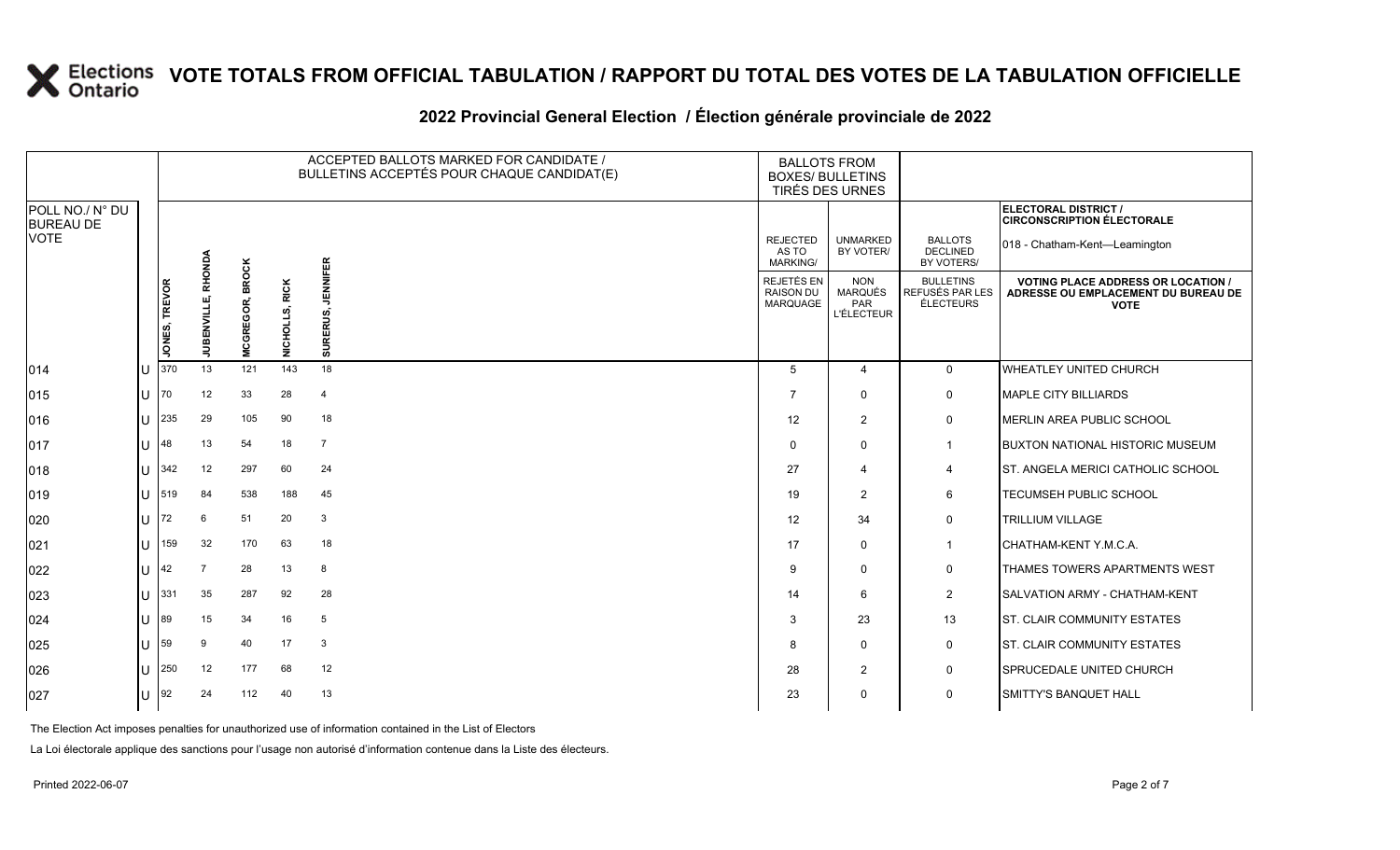## **2022 Provincial General Election / Élection générale provinciale de 2022**

|                                     |                       |                      |                    | ACCEPTED BALLOTS MARKED FOR CANDIDATE /<br>BULLETINS ACCEPTÉS POUR CHAQUE CANDIDAT(E) |                            |                           |                                                   | <b>BALLOTS FROM</b><br><b>BOXES/ BULLETINS</b><br>TIRÉS DES URNES |                                                  |                                                                                               |
|-------------------------------------|-----------------------|----------------------|--------------------|---------------------------------------------------------------------------------------|----------------------------|---------------------------|---------------------------------------------------|-------------------------------------------------------------------|--------------------------------------------------|-----------------------------------------------------------------------------------------------|
| POLL NO./ N° DU<br><b>BUREAU DE</b> |                       |                      |                    |                                                                                       |                            |                           |                                                   |                                                                   |                                                  | <b>ELECTORAL DISTRICT /</b><br><b>CIRCONSCRIPTION ÉLECTORALE</b>                              |
| <b>VOTE</b>                         |                       |                      | RHONDA             |                                                                                       |                            |                           | <b>REJECTED</b><br>AS TO<br>MARKING/              | <b>UNMARKED</b><br>BY VOTER/                                      | <b>BALLOTS</b><br><b>DECLINED</b><br>BY VOTERS/  | 018 - Chatham-Kent-Leamington                                                                 |
|                                     |                       | <b>JONES, TREVOR</b> | <b>JUBENVILLE,</b> | <b>BROCK</b><br><b>MCGREGOR,</b>                                                      | <b>RICK</b><br><b>DHOM</b> | <b>ENNIFER</b><br>∍<br>ō, | REJETÉS EN<br><b>RAISON DU</b><br><b>MARQUAGE</b> | <b>NON</b><br>MARQUÉS<br>PAR<br><b>L'ÉLECTEUR</b>                 | <b>BULLETINS</b><br>REFUSÉS PAR LES<br>ÉLECTEURS | <b>VOTING PLACE ADDRESS OR LOCATION</b><br>ADRESSE OU EMPLACEMENT DU BUREAU DE<br><b>VOTE</b> |
| 028                                 |                       | 240                  | 48                 | 318                                                                                   | 101                        | 30                        | 13                                                | 2                                                                 | $\mathbf{1}$                                     | HOLY TRINITY ANGLICAN CHURCH                                                                  |
| 029                                 | ПT                    | 365                  | 52                 | 336                                                                                   | 119                        | 36                        | 18                                                | -1                                                                | $\mathbf{1}$                                     | PORTUGUESE CANADIAN SOCIAL CLUB                                                               |
| 030                                 | Ш                     | 227                  | 30                 | 234                                                                                   | 67                         | 18                        | $\overline{7}$                                    | -1                                                                | $\mathbf 0$                                      | MCNAUGHTON AVENUE PUBLIC SCHOOL                                                               |
| 031                                 | lu-                   | 211                  | 39                 | 275                                                                                   | 66                         | 22                        | 13                                                | $\mathbf{0}$                                                      | 0                                                | <b>ACTIVE LIFESTYLE CENTRE</b>                                                                |
| 032                                 | lu                    | $ 89\rangle$         | 14                 | 161                                                                                   | 83                         | 15                        | 8                                                 | $\Omega$                                                          | $\mathbf{1}$                                     | PRAISE FELLOWSHIP CHURCH                                                                      |
| 033                                 | lU                    | 147                  | 15                 | 197                                                                                   | 52                         | 19                        | 12                                                | 1                                                                 | 0                                                | <b>W.I.S.H. CENTRE</b>                                                                        |
| 034                                 | lu                    | 341                  | 50                 | 378                                                                                   | 159                        | 30                        | 11                                                | $\Omega$                                                          | $\mathbf 0$                                      | <b>ST. PAUL'S CONGREGATIONAL CHURCH</b>                                                       |
| 035                                 | Ш                     | 361                  | 29                 | 336                                                                                   | 112                        | 14                        | 32                                                | $\mathbf{0}$                                                      | 3                                                | INDIAN CREEK ROAD P.S.                                                                        |
| 036                                 | Ш                     | 132                  | 22                 | 117                                                                                   | 65                         | 17                        | 10                                                | $\Omega$                                                          | $\mathbf{1}$                                     | SOUTH CHATHAM VILLAGE APARTMENTS                                                              |
| 037                                 | $\mathbf{U}$          | 284                  | 34                 | 242                                                                                   | 119                        | 11                        | 11                                                | -1                                                                | 0                                                | QUEEN ELIZABETH II P.S.                                                                       |
| 038                                 | $\lfloor \rfloor$  71 |                      | 7                  | 45                                                                                    | 13                         | $\overline{7}$            | 13                                                | $\mathbf{0}$                                                      | $\mathbf 0$                                      | SOUTHSIDE ESTATES RETIREMENT LIVING                                                           |
| 039                                 | lu-                   | 56                   |                    | 52                                                                                    | 19                         | $\overline{7}$            | $\overline{2}$                                    | $\Omega$                                                          | $\mathbf 0$                                      | SOUTHSIDE ESTATES RETIREMENT LIVING                                                           |
| 040                                 | Ш                     | 418                  | 44                 | 201                                                                                   | 132                        | 20                        | 14                                                | 4                                                                 | 0                                                | KENT CLOVERLEAF CONSERVATION CLUB                                                             |
| $ 043\rangle$                       |                       | $U$ 311              | 32                 | 156                                                                                   | 101                        | 23                        | 14                                                | $\Omega$                                                          | $\mathbf 0$                                      | <b>CHARING CROSS UNITED CHURCH</b>                                                            |

The Election Act imposes penalties for unauthorized use of information contained in the List of Electors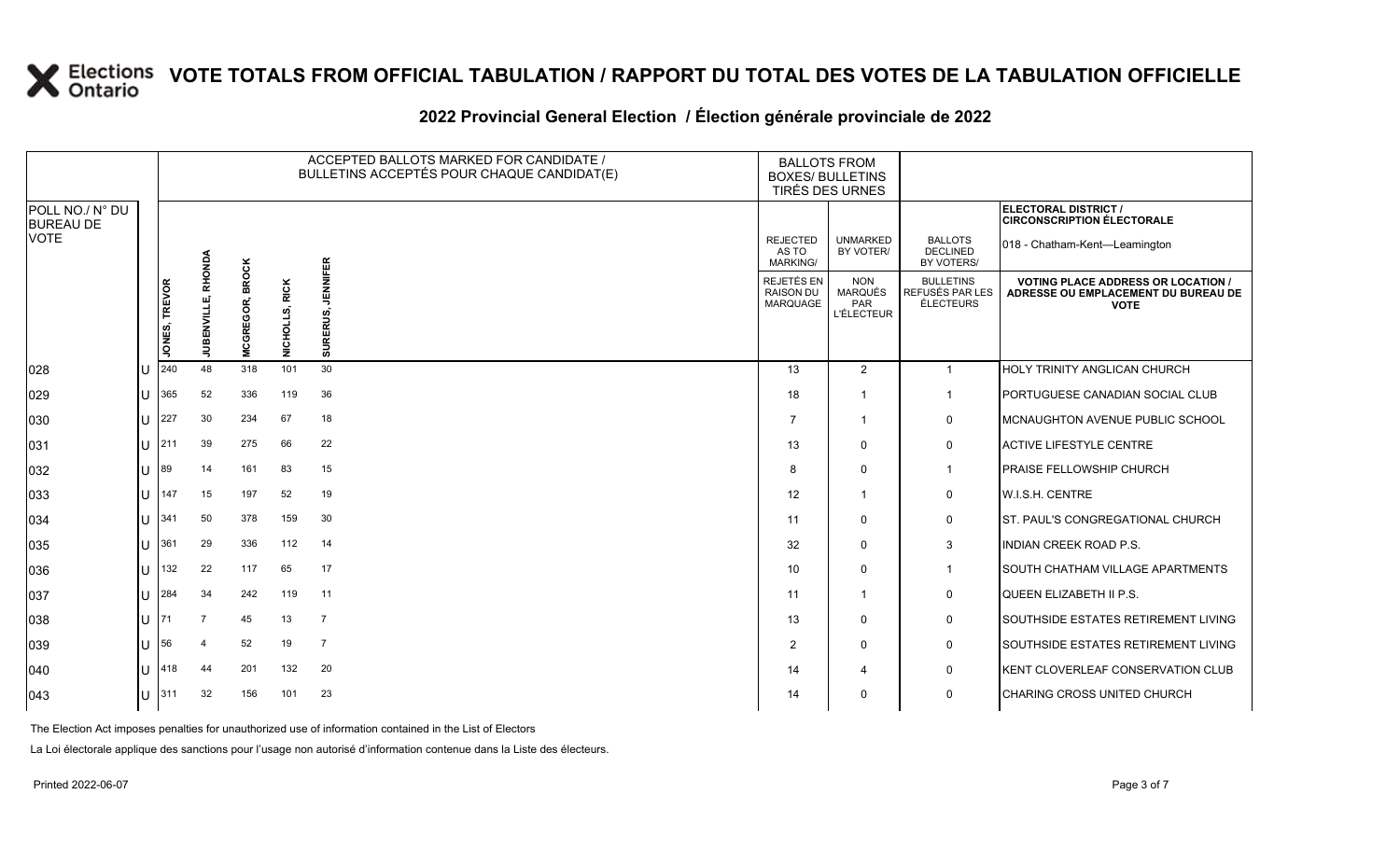# **2022 Provincial General Election / Élection générale provinciale de 2022**

|                                     |              |                      |                        | ACCEPTED BALLOTS MARKED FOR CANDIDATE /<br>BULLETINS ACCEPTÉS POUR CHAQUE CANDIDAT(E) |                |                             | <b>BALLOTS FROM</b><br><b>BOXES/ BULLETINS</b><br>TIRÉS DES URNES |                                                   |                                                         |                                                                                                 |
|-------------------------------------|--------------|----------------------|------------------------|---------------------------------------------------------------------------------------|----------------|-----------------------------|-------------------------------------------------------------------|---------------------------------------------------|---------------------------------------------------------|-------------------------------------------------------------------------------------------------|
| POLL NO./ N° DU<br><b>BUREAU DE</b> |              |                      |                        |                                                                                       |                |                             |                                                                   |                                                   |                                                         | ELECTORAL DISTRICT /<br><b>CIRCONSCRIPTION ÉLECTORALE</b>                                       |
| <b>VOTE</b>                         |              |                      | RHONDA                 |                                                                                       |                |                             | <b>REJECTED</b><br>AS TO<br>MARKING/                              | <b>UNMARKED</b><br>BY VOTER/                      | <b>BALLOTS</b><br><b>DECLINED</b><br>BY VOTERS/         | 018 - Chatham-Kent-Leamington                                                                   |
|                                     |              | <b>JONES, TREVOR</b> | шÎ<br><b>JUBENVILL</b> | <b>BROCK</b><br><b>MCGREGOR,</b>                                                      | NICHOLLS, RICK | <b>JENNIFER</b><br>SURERUS, | REJETÉS EN<br><b>RAISON DU</b><br>MARQUAGE                        | <b>NON</b><br>MARQUÉS<br>PAR<br><b>L'ÉLECTEUR</b> | <b>BULLETINS</b><br>REFUSÉS PAR LES<br><b>ÉLECTEURS</b> | <b>VOTING PLACE ADDRESS OR LOCATION /</b><br>ADRESSE OU EMPLACEMENT DU BUREAU DE<br><b>VOTE</b> |
| 044                                 |              | 300                  | 20                     | 167                                                                                   | 80             | 30                          | 10                                                                | 3                                                 | $\mathbf 0$                                             | <b>BLENHEIM AND COMMUNITY SENIOR</b><br><b>CENTRE</b>                                           |
| 045                                 | U            | 169                  | 27                     | 88                                                                                    | 45             | 13                          | 6                                                                 | $\mathbf 1$                                       | 0                                                       | W.J. BAIRD P.S.                                                                                 |
| 046                                 |              | 83                   | 8                      | 52                                                                                    | 6              | $\overline{7}$              | 5                                                                 | $\mathbf{0}$                                      | $\mathbf 0$                                             | <b>ERIEAU FIRE HALL</b>                                                                         |
| 047                                 | $\mathbf{H}$ | 77                   | 7                      | 64                                                                                    | 19             | 3                           | $\Omega$                                                          | $\mathbf{0}$                                      | 0                                                       | <b>ERIEAU FIRE HALL</b>                                                                         |
| 048                                 | U            | 340                  | 43                     | 185                                                                                   | 102            | 29                          | 16                                                                | 2                                                 | 5                                                       | <b>ST. MARY'S HALL</b>                                                                          |
| 049                                 |              | 298                  | 16                     | 152                                                                                   | 64             | 21                          | 18                                                                | 2                                                 | 0                                                       | <b>ROTARY YOUTH CENTRE</b>                                                                      |
| 050                                 |              | 202                  | 16                     | 184                                                                                   | 57             | 27                          | 21                                                                | $\mathbf{1}$                                      | $\overline{2}$                                          | NAAHII RIDGE PUBLIC SCHOOL                                                                      |
| 051                                 | $U$ .        | 292                  | 20                     | 113                                                                                   | 46             | 19                          | 4                                                                 | $\Omega$                                          | $\mathbf 0$                                             | MORPETH COMMUNITY CENTRE                                                                        |
| 052                                 | <b>U</b>     |                      | $\mathbf 0$            | 25                                                                                    | $\overline{4}$ | 2                           | -1                                                                | $\mathbf{0}$                                      | 0                                                       | DELAWARE NATION C.C.- MORAVIANTOWN                                                              |
| 053                                 |              | 229                  | 22                     | 94                                                                                    | 65             | 29                          | 10                                                                | 5                                                 | $\overline{2}$                                          | <b>HIGHGATE COMMUNITY HALL</b>                                                                  |
| 054                                 | U            | 43                   | $\mathbf 0$            | 19                                                                                    | 14             | $\overline{7}$              | 5                                                                 | $\mathbf 0$                                       | 0                                                       | ROYAL CANADIAN LEGION BR. 403 (PELEE)                                                           |
| 400                                 |              | 41                   | 3                      | 15                                                                                    | 8              | 8                           | 3                                                                 | $\Omega$                                          | $\mathbf 0$                                             | <b>LAKEVIEW TOWERS</b>                                                                          |
| 401                                 |              | 59                   | $\mathbf 0$            | 13                                                                                    | 3              | $\overline{2}$              | 6                                                                 | -1                                                | $\overline{2}$                                          | <b>SEACLIFF HEIGHTS</b>                                                                         |
| 402                                 |              | 60                   | $\overline{2}$         | 20                                                                                    | 12             | $\overline{4}$              |                                                                   | $\mathbf{0}$                                      | 0                                                       | <b>SEACLIFF HEIGHTS II</b>                                                                      |

The Election Act imposes penalties for unauthorized use of information contained in the List of Electors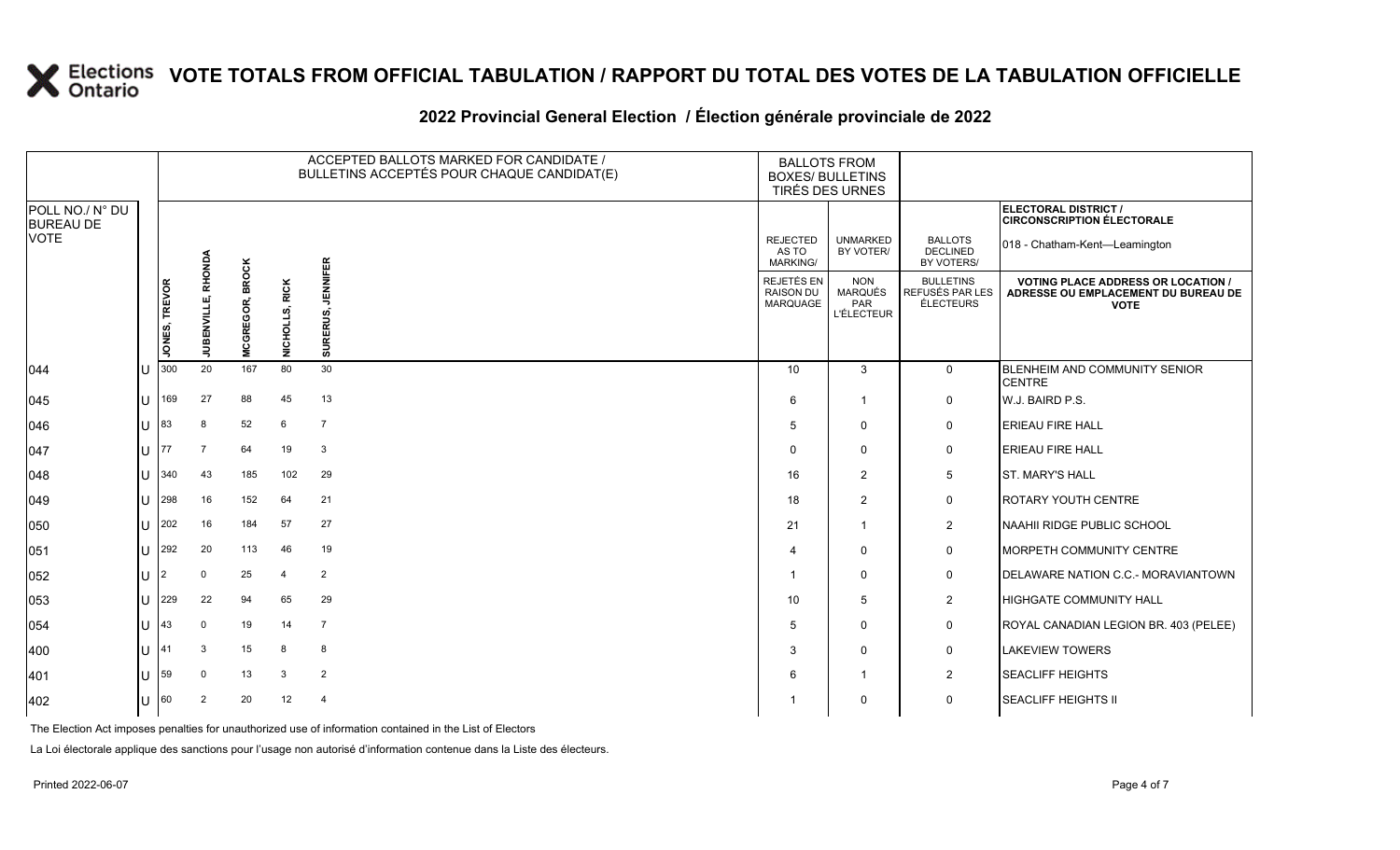### **2022 Provincial General Election / Élection générale provinciale de 2022**

|                                     |              |                  |             |                        |                |                  | ACCEPTED BALLOTS MARKED FOR CANDIDATE /<br>BULLETINS ACCEPTÉS POUR CHAQUE CANDIDAT(E) | <b>BALLOTS FROM</b><br><b>BOXES/ BULLETINS</b><br>TIRÉS DES URNES |                                                   |                                                         |                                                                                                 |
|-------------------------------------|--------------|------------------|-------------|------------------------|----------------|------------------|---------------------------------------------------------------------------------------|-------------------------------------------------------------------|---------------------------------------------------|---------------------------------------------------------|-------------------------------------------------------------------------------------------------|
| POLL NO./ N° DU<br><b>BUREAU DE</b> |              |                  |             |                        |                |                  |                                                                                       |                                                                   |                                                   |                                                         | ELECTORAL DISTRICT /<br><b>CIRCONSCRIPTION ÉLECTORALE</b>                                       |
| <b>VOTE</b>                         |              |                  | RHONDA      |                        |                |                  |                                                                                       | <b>REJECTED</b><br>AS TO<br>MARKING/                              | <b>UNMARKED</b><br>BY VOTER/                      | <b>BALLOTS</b><br><b>DECLINED</b><br>BY VOTERS/         | 018 - Chatham-Kent-Leamington                                                                   |
|                                     |              | JONES, TREVOR    | JUBENVILLE, | <b>MCGREGOR, BROCK</b> | NICHOLLS, RICK | JENNIFER<br>RUS, |                                                                                       | REJETÉS EN<br><b>RAISON DU</b><br>MARQUAGE                        | <b>NON</b><br>MARQUÉS<br>PAR<br><b>L'ÉLECTEUR</b> | <b>BULLETINS</b><br>REFUSÉS PAR LES<br><b>ÉLECTEURS</b> | <b>VOTING PLACE ADDRESS OR LOCATION /</b><br>ADRESSE OU EMPLACEMENT DU BUREAU DE<br><b>VOTE</b> |
|                                     |              |                  |             |                        |                | ∍<br>ō,          |                                                                                       |                                                                   |                                                   |                                                         |                                                                                                 |
| 403                                 |              |                  |             | 29                     | 8              | 3                |                                                                                       | 5                                                                 | 2                                                 | $\mathbf 0$                                             | <b>CHATHAM TOWER APARTMENTS</b>                                                                 |
| 404                                 | U            | 10 <sup>10</sup> |             | 12                     | 3              | $\mathbf{3}$     |                                                                                       | $\Omega$                                                          | $\mathbf{0}$                                      | 0                                                       | <b>MCNAUGHTON MANOR</b>                                                                         |
| 405                                 | U            | 20               | 6           | 21                     | 6              | $\overline{1}$   |                                                                                       | 8                                                                 | $\mathbf{0}$                                      | $\overline{2}$                                          | <b>LINDEN TOWERS</b>                                                                            |
| 700                                 | U            | 10               |             | 14                     | 12             | $5\phantom{.0}$  |                                                                                       |                                                                   | $\overline{1}$                                    | $\overline{2}$                                          | <b>INEW BEGINNINGS REST HOME</b>                                                                |
| 701                                 | $\mathbf{U}$ | 32               | 3           | 10                     | 8              | 5                |                                                                                       | $\Omega$                                                          | $\mathbf{0}$                                      |                                                         | CHARTWELL LEAMINGTON RETIREMENT<br>RES.                                                         |
| 702                                 |              |                  |             |                        |                |                  | COMBINED WITH 700 / COMBINÉ À 700                                                     |                                                                   |                                                   |                                                         |                                                                                                 |
| 703                                 | U            | 14               | $\Omega$    | $6\overline{6}$        | 8              | $\mathbf{3}$     |                                                                                       | 3                                                                 | $\mathbf 0$                                       | 0                                                       | <b>FRANKLIN GARDENS LONG-TERM CARE</b><br><b>HOME</b>                                           |
| 704                                 | U            | I26              | $\Omega$    | 5                      | $\overline{4}$ | 2                |                                                                                       | 3                                                                 | $\mathbf{0}$                                      | $\Omega$                                                | <b>SEACLIFF MANOR</b>                                                                           |
| 705                                 |              |                  |             |                        |                |                  | COMBINED WITH 700 / COMBINÉ À 700                                                     |                                                                   |                                                   |                                                         |                                                                                                 |
| 706                                 | U            | 12               | $\Omega$    | $\overline{7}$         | 6              | $\overline{1}$   |                                                                                       | $\Omega$                                                          | $\overline{\mathbf{1}}$                           | 0                                                       | <b>ROSEWOOD ERIE GLEN</b>                                                                       |
| 707                                 | U            | 15               | $\mathbf 0$ | 9                      | 9              | $\mathbf{3}$     |                                                                                       |                                                                   | $\mathbf{0}$                                      | -1                                                      | <b>SUN PARLOR HOME FOR SENIOR CITIZENS</b>                                                      |
| 708                                 | U            |                  | $\Omega$    | $\overline{1}$         | $\overline{4}$ | $\mathbf 0$      |                                                                                       | $\Omega$                                                          | $\overline{\mathbf{1}}$                           |                                                         | LEAMINGTON MENNONITE HOME - L.T.C.                                                              |
| 709                                 |              |                  |             |                        |                |                  | COMBINED WITH 701 / COMBINÉ À 701                                                     |                                                                   |                                                   |                                                         |                                                                                                 |

The Election Act imposes penalties for unauthorized use of information contained in the List of Electors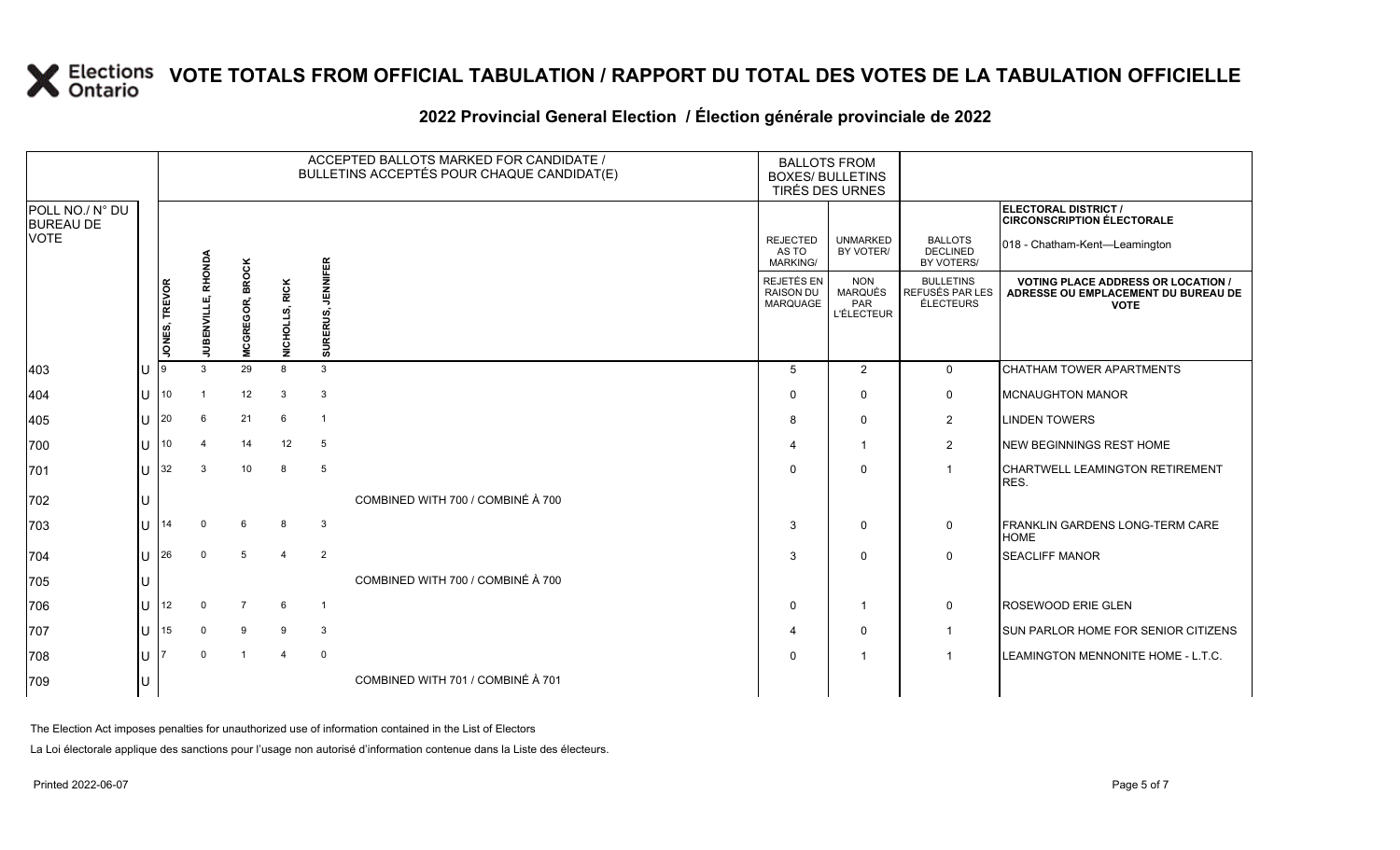## **2022 Provincial General Election / Élection générale provinciale de 2022**

|                                     |          |                      |                 |                                |                            |                | ACCEPTED BALLOTS MARKED FOR CANDIDATE /<br>BULLETINS ACCEPTÉS POUR CHAQUE CANDIDAT(E) | <b>BALLOTS FROM</b><br><b>BOXES/ BULLETINS</b> | TIRÉS DES URNES                                   |                                                  |                                                                                               |
|-------------------------------------|----------|----------------------|-----------------|--------------------------------|----------------------------|----------------|---------------------------------------------------------------------------------------|------------------------------------------------|---------------------------------------------------|--------------------------------------------------|-----------------------------------------------------------------------------------------------|
| POLL NO./ N° DU<br><b>BUREAU DE</b> |          |                      |                 |                                |                            |                |                                                                                       |                                                |                                                   |                                                  | ELECTORAL DISTRICT /<br><b>CIRCONSCRIPTION ÉLECTORALE</b>                                     |
| VOTE                                |          |                      | RHONDA          |                                |                            | IEER           |                                                                                       | <b>REJECTED</b><br>AS TO<br><b>MARKING/</b>    | <b>UNMARKED</b><br>BY VOTER/                      | <b>BALLOTS</b><br><b>DECLINED</b><br>BY VOTERS/  | 018 - Chatham-Kent-Leamington                                                                 |
|                                     |          | <b>JONES, TREVOR</b> | щĵ<br>JUBENVILL | <b>BROCK</b><br>CGREGOR,<br>ž. | .S, RICK<br><b>NICHOLL</b> | ā              |                                                                                       | REJETÉS EN<br>RAISON DU<br>MARQUAGE            | <b>NON</b><br>MARQUÉS<br>PAR<br><b>L'ÉLECTEUR</b> | <b>BULLETINS</b><br>REFUSÉS PAR LES<br>ÉLECTEURS | <b>VOTING PLACE ADDRESS OR LOCATION</b><br>ADRESSE OU EMPLACEMENT DU BUREAU DE<br><b>VOTE</b> |
| 710                                 | IU       |                      | $\mathcal{P}$   | 11                             | 9                          | 2              |                                                                                       | 10                                             | $\mathbf 0$                                       | $\mathbf{0}$                                     | TILBURY MANOR LONG-TERM CARE HOME                                                             |
| 711                                 | IU       |                      |                 |                                |                            |                | COMBINED WITH 710 / COMBINÉ À 710                                                     |                                                |                                                   |                                                  |                                                                                               |
| 712                                 | IП       | 14                   |                 | 25                             | 5                          | 5              |                                                                                       | 6                                              | $\Omega$                                          | 0                                                | <b>VILLAGE ON THE THAMES</b>                                                                  |
| 713                                 | IU       |                      |                 |                                |                            |                | COMBINED WITH 712 / COMBINÉ À 712                                                     |                                                |                                                   |                                                  |                                                                                               |
| 714                                 | ΠT       | 18                   |                 | 6                              | $\overline{7}$             | $\mathbf{3}$   |                                                                                       | 0                                              | 0                                                 | 0                                                | MAPLE CITY RETIREMENT RESIDENCE                                                               |
| 715                                 | lu-      | 17                   | 2               | 17                             | 10                         | $\overline{1}$ |                                                                                       | 20                                             | $\mathbf{0}$                                      | $\mathbf 0$                                      | ICHATHAM RETIREMENT RESORT BY REVERA                                                          |
| 716                                 | lU.      | 3                    |                 | $\overline{4}$                 | $\overline{7}$             | $\mathbf{1}$   |                                                                                       | 3                                              | 0                                                 | 0                                                | MEADOW PARK LONG-TERM CARE                                                                    |
| 717                                 | $ U $ 37 |                      | 2               | 10                             | 16                         | 3              |                                                                                       | -7                                             | $\Omega$                                          | $\mathbf 1$                                      | <b>GRAND RETIREMENT VILLAGE</b>                                                               |
| 718                                 | lU       | 12                   |                 | 5                              | 8                          | $\overline{2}$ |                                                                                       | 12                                             |                                                   | 43                                               | COPPER TERRACE LONG-TERM CARE<br><b>FACILITY</b>                                              |
| 719                                 | lU.      | 26                   | 8               | 22                             | 15                         | 6              |                                                                                       | $\boldsymbol{\varDelta}$                       | $\Omega$                                          | 3                                                | <b>RIVERVIEW GARDENS</b>                                                                      |
| 720                                 | IU.      | 34                   |                 | 20                             | 8                          | $\overline{2}$ |                                                                                       | -5                                             | $\Omega$                                          | 0                                                | ST. ANDREW'S RESIDENCE AND TERRACE                                                            |
| 721                                 |          |                      |                 |                                |                            |                | COMBINED WITH 714 / COMBINÉ À 714                                                     |                                                |                                                   |                                                  |                                                                                               |
| 722                                 | IU.      | 16                   |                 | 12                             | 10                         | $\overline{2}$ |                                                                                       | 14                                             | 0                                                 | 0                                                | SERENITY BLENHEIM INDEPENDENT LIVING                                                          |
| 723                                 | lU.      | 10                   | $\Omega$        | 3                              | $\mathbf{3}$               | $\mathbf{3}$   |                                                                                       | 2                                              | 0                                                 | 0                                                | <b>BLENHEIM COMMUNITY VILLAGE</b>                                                             |

The Election Act imposes penalties for unauthorized use of information contained in the List of Electors